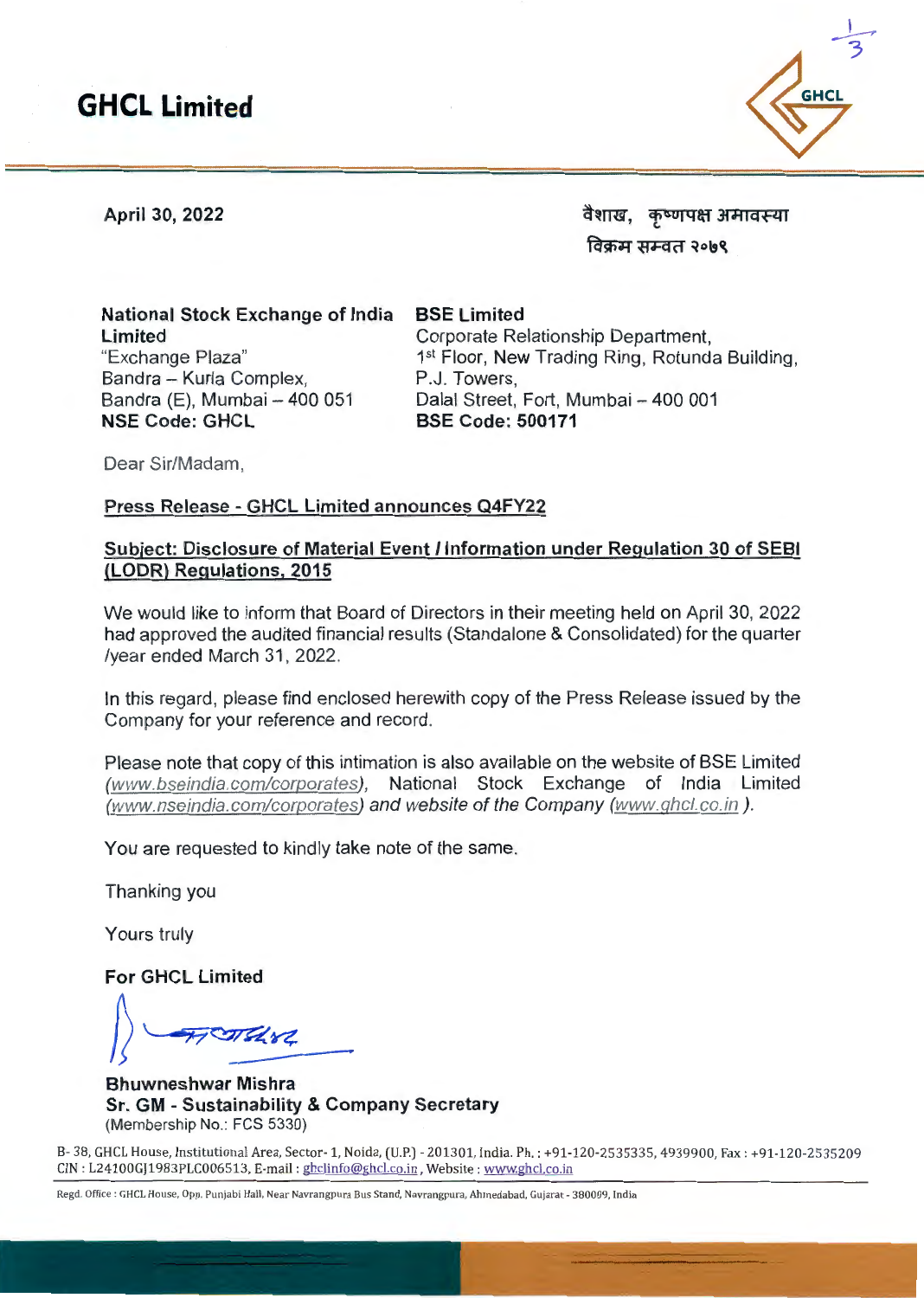

**Press release** 

# **GHCL announces Q4/ FY22 Results**

## **PAT grows by 126°/o in Q4FY22 (Standalone)**

## **Revenue up by 77°/o in Q4 FY22 (Standalone)**

**New Delhi, 3Qth April 2022:** GHCL, India's leading Chemical & Textile Company, today announced its financial results for Q4 FY22.

### **Commenting on the financial performance, Mr.RS Jalan, Managing Director, GHCL said,**

*"We have ended the year on a strong note, delivering a topline growth of* 77% *and healthy EBITDA margins of 32.1* % *during the year. Net profits for the year are at a record growth of 126%. We have also successfully achieved the key strategic milestone of the divestiture of Home Textiles to Inda Count Industries as per plan.* 

*The demand supply dynamic in Soda Ash and inclined costs have allowed industry meaningful and much needed price appreciation. The firmness* is *supported by resilient consumption trends domestically. Despite rising costs of key inputs, GHCL has been able to maintain a margin momentum because of its focus on efficiency and agility. We continue to monitor the real-time situation and are flexible to adjusting our response in the light of further inflationary pressures.* 

*Our Spinning business delivered noticeable gains in sales, driven by the higher contribution from the value-added products and better pricing trends.* 

*With consistent investment in capacities and capabilities, we have demonstrated a record performance in both the business, and expect the same focus to endure.* "

#### **Q4 FY22 VS Q4 FY21 (Standalone Performance)**

- **Revenue grown by 77%,** Revenue for Quarter stood at Rs. 1,279 Crores as compared to Rs. 723 crores in the corresponding quarter last year
- **Robust EBIDTA growth of 113%,** EBITDA for the Quarter stood at Rs. 411 Crores as compared to Rs. 193 crores in the corresponding quarter last year
- **Net Profit (PAT) growth of 126%,** Net Profit for the quarter stood at Rs. 244 Crores as against Rs. 108 crores in the corresponding quarter last fiscal

#### **FY 22 VS FY21 (Standalone Performance)**

- Revenue grew by 52% to Rs. 3,789 Crores in FY22 as against Rs. 2,498 crores in FY21
- EBIDTA grew by 64% to Rs. 992 Crores in FY22 as against Rs. 604 crores in FY21
- Profit After Tax grows 87% to Rs. 574 Crores as against Rs. 307 crores in FY21

#### **Business Segments (in crores)**